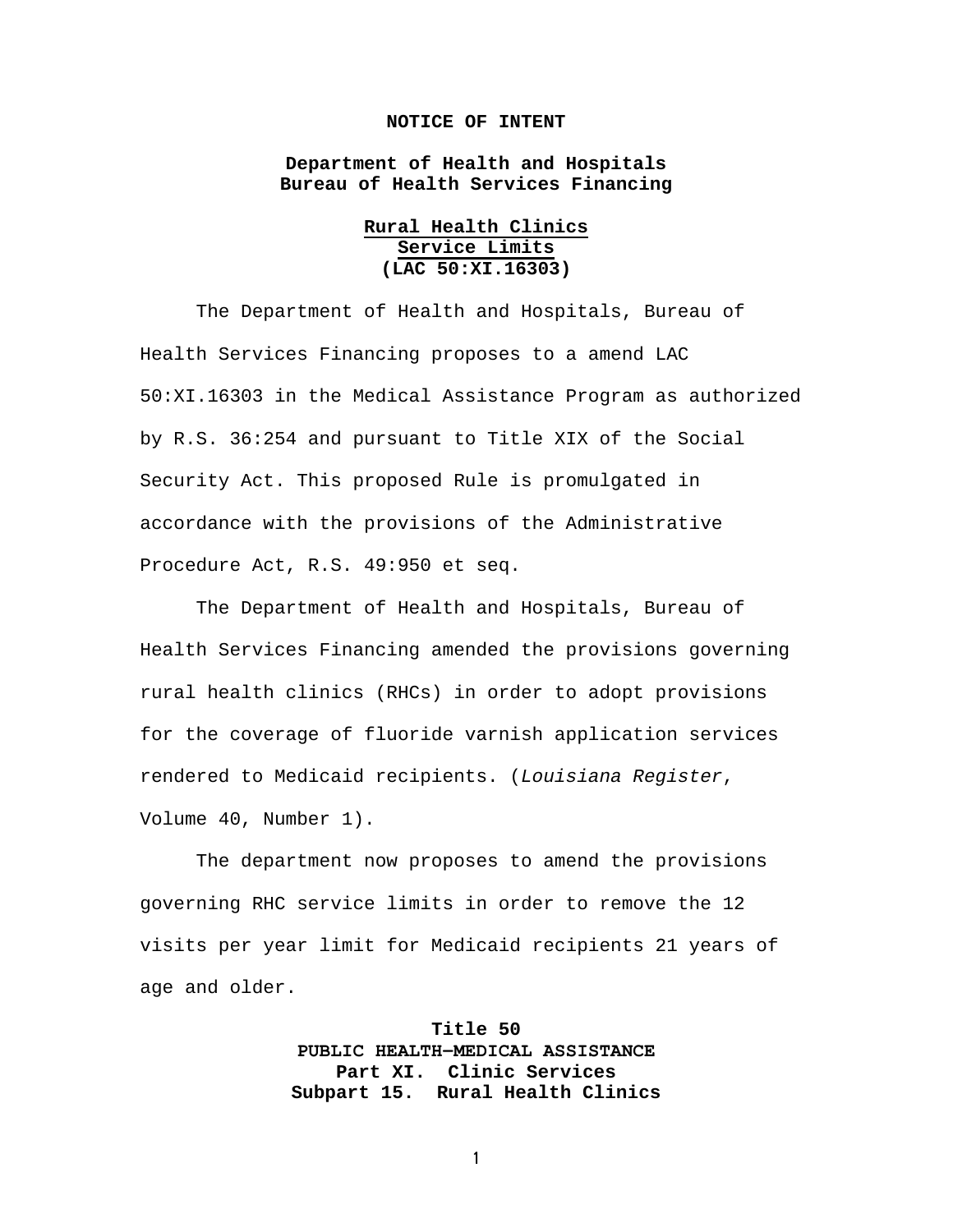**Chapter 163. Services [Formerly Chapter 165]**

**§16303. Service Limits [Formerly §16503]**

A. There shall be no limits placed on Rrural health clinic visits (encounters) are limited to 12 visits per year for medically necessary services renderedpayable to by the Medicaid program for eligible recipients who are 21 years of age or older. Visits for Medicaid recipients who are under 21 years of age and for prenatal and postpartum care are excluded from the service limitation.

B. - B.1. ...

AUTHORITY NOTE: Promulgated in accordance with R.S. 36:254 and Title XIX of the Social Security Act.

HISTORICAL NOTE: Promulgated by the Department of Health and Hospitals, Office of the Secretary, Bureau of Health Services Financing, LR 32:1905 (October 2006), repromulgated LR 32:2267 (December 2006), amended by the Department of Health and Hospitals, Bureau of Health Services Financing, LR 37:2632 (September 2011), LR 41:

Implementation of the provisions of this Rule may be contingent upon the approval of the U.S. Department of Health and Human Services, Centers for Medicare and Medicaid Services, if it is determined that submission to CMS for review and approval is required.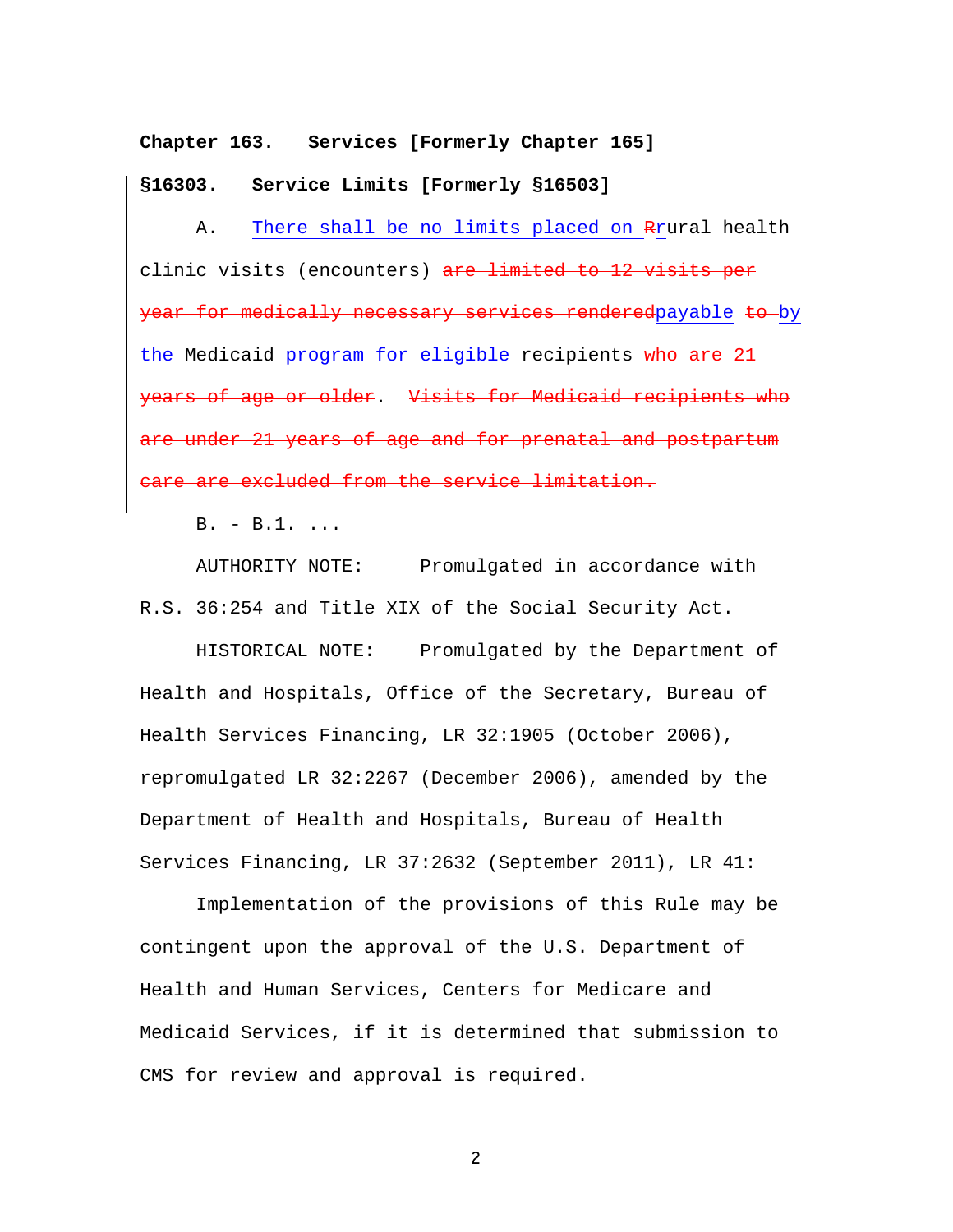In compliance with Act 1183 of the 1999 Regular Session of the Louisiana Legislature, the impact of this proposed Rule on the family has been considered. It is anticipated that this proposed Rule will have a positive impact on family functioning, stability or autonomy as described in R.S. 49:972 as it will allow greater access to routine physician services at rural health clinics.

In compliance with Act 854 of the 2012 Regular Session of the Louisiana Legislature, the poverty impact of this proposed Rule has been considered. It is anticipated that this proposed Rule will have a positive impact on child, individual, or family poverty in relation to individual or community asset development as described in R.S. 49:973 by reducing the financial burden on families for services rendered that exceed the current allowable visits per calendar year.

In compliance with House Concurrent Resolution (HCR) 170 of the 2014 Regular Session of the Louisiana Legislature, the provider impact of this proposed Rule has been considered. It is anticipated that this proposed Rule will have no impact on the staffing level requirements or qualifications required to provide the same level of service, but may reduce the total direct and indirect cost to the provider to provide the same level of service, and